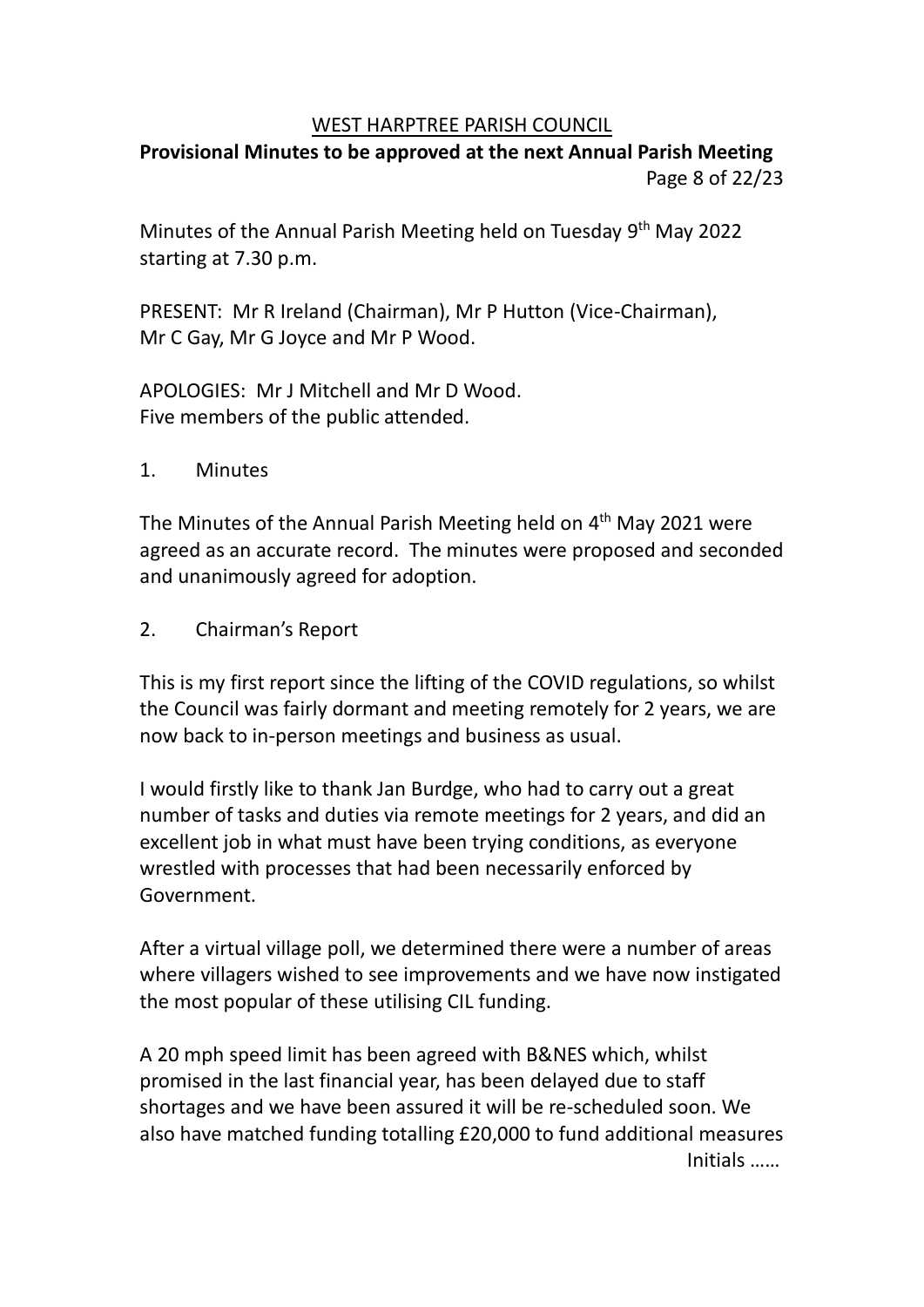which can be undertaken to further improve safety through the village, with a view of achieving this later this calendar year. We also now have a fully trained and equipped Community Speed Watch team who will carry out random checks periodically.

The play area in the Recreation Ground has been fenced to prevent dogfouling with additional signage imminent. We are also currently applying for additional grant funding to further upgrade play equipment. The Village Clock motors and mechanisms have been fully refurbished, and the bus shelter roof repairs will also be funded from CIL monies, and these will hopefully commence later this year.

We are fortunate to continue to receive donations towards the cost of planting the flowerbed in the triangle, which has again looked excellent all year, with thanks to Peter Wood for maintaining this.

The Village Hall has successfully applied for a number of grants and a large amount of work has now been completed to upgrade this valuable facility on both floors. It is now being booked on a regular basis by a number of local groups running functions that are well attended by villagers. Thanks to Paul Hutton and the Hall Committee who continue to work tirelessly to make the Hall a vastly improved asset. The Hall Committee are also liaising with The Crown to put on a Jubilee Event this summer, which the Council will be supporting.

We have sadly accepted the resignation of one Councillor for personal reasons, which we will be looking to fill via co-option in the near future, and notice that our long-standing Clerk will be retiring in the Autumn.

I would like to thank David Wood for his valued support and contributions to our meetings, the Parish Councillors who continue to work hard on behalf of the Parish and give all of their time freely, and finally to Jan Burdge who continues to keep us all in order.

Richard Ireland May 2022

Initials ……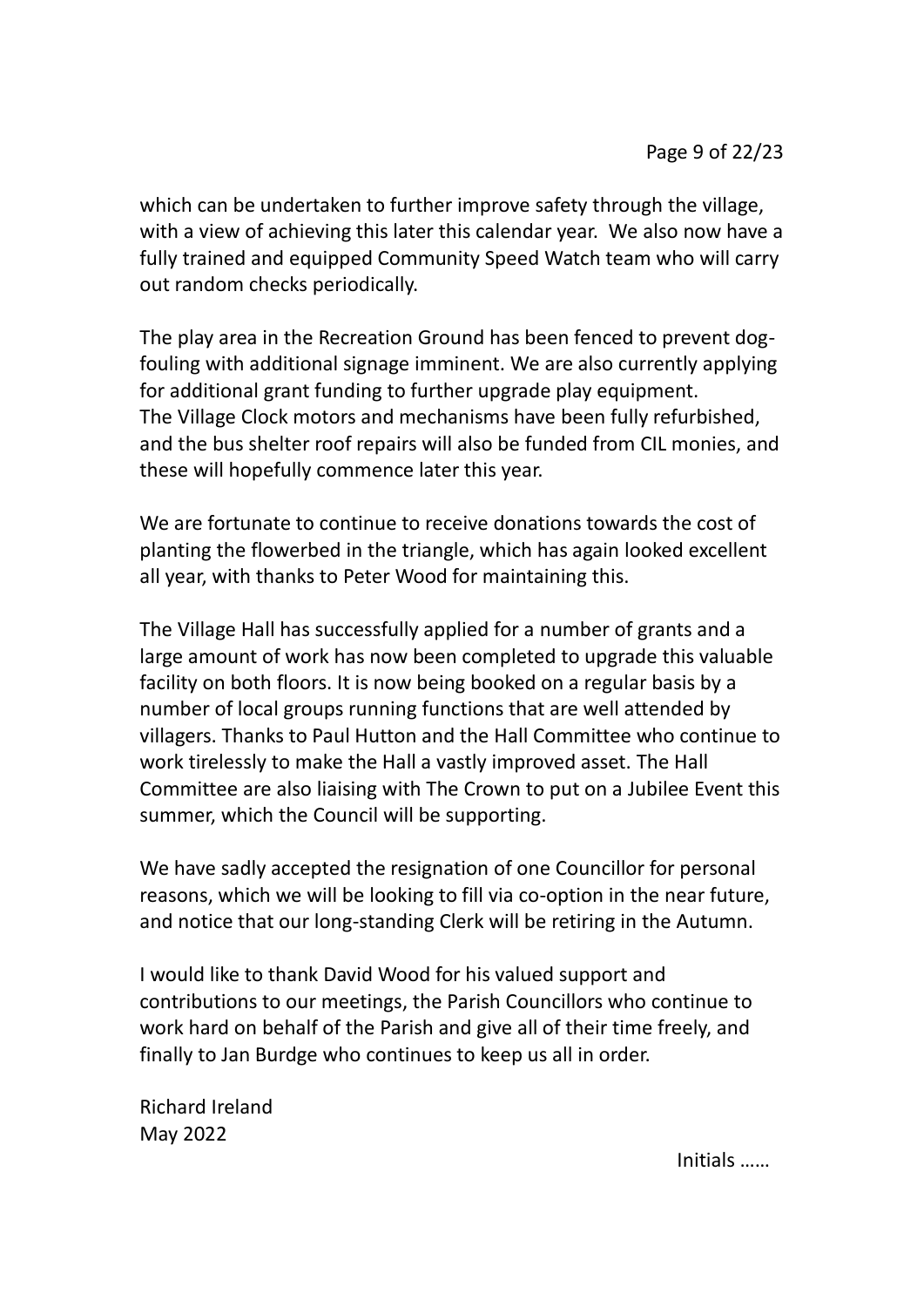### 3. Ward Councillor's Report

Apologies I cannot be there with you today due to being on holiday. It's been a positive year working with the Parish Council and the residents of West Harptree who have been in touch with me about various issues.

### **Speeding through the village:**

The number one issue raised with me when I was elected was speeding. I have been working with the parish council - and with residents through public meetings - to take action on this long-standing issue.

A 20mph speed limit is due to be on the ground in West Harptree in the next two weeks, following a public meeting last year that agreed this and me securing money from B&NES Council. This is a step forward but will not solve the issue completely, so we are preparing for the next step. I secured a further £10k in this year's B&NES budget for more steps to address speeding, and the Parish Council intend to match this. The Parish Council will be organising a public meeting this summer to discuss options, which we hope will be implemented this winter.

I am also preparing to bid for more money in next year's B&NES budget for any further works needed to make our roads safer in West Harptree.

#### **House-building:**

We face a housing crisis and the government gives B&NES a set number of houses that must be built, but B&NES has some level of control about where these are built in the district. My strong view is that these must be built either where there are excellent public transport links, where there are jobs or where the land is cheap enough that houses will be genuinely affordable. Every housing estate built on a greenfield in a beautiful village will be expensive to buy or rent. In the past almost every village was asked to 'take their fair share', which I feel is a lazy approach that does not help the real problem.

In the update to the Local Plan this year I've ensured there are no houses allocated to West Harptree. I will try to do the same when the next Local Initials ……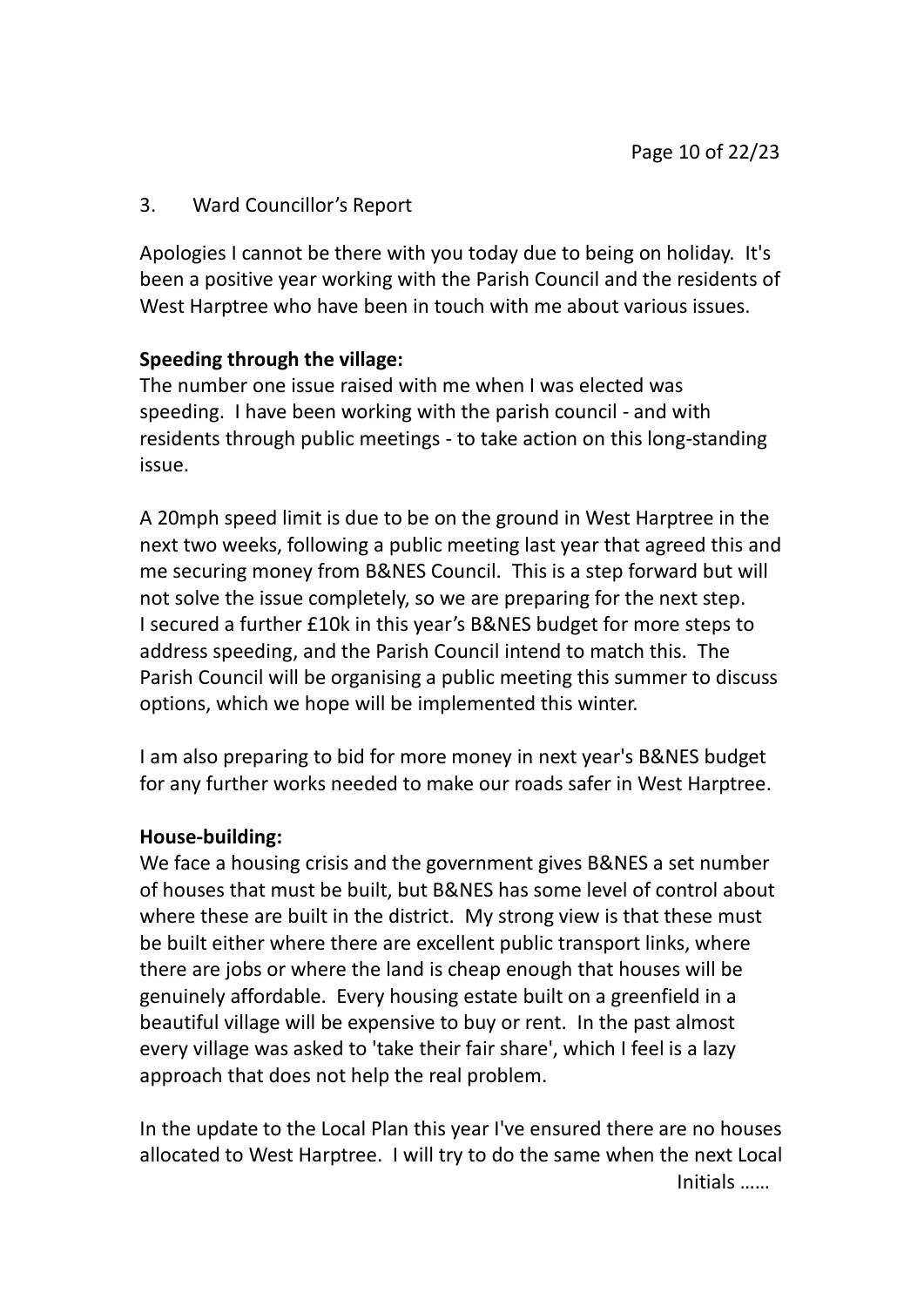Plan is written in 2024.

### **Fixing our broken roads:**

A decade of cuts has left many of our rural roads in a poor condition. I've started to reverse these cuts, investing an extra £2m in road repairs this year. This will include the main road towards the lake, hopefully extending through the village too, along with Ridge Crescent. Also, in the last year a number of small improvements were made to Harptree Hill at the request of the Parish Council.

As flooding events become more extreme it's important our drains are emptied regularly. This has not been happening in recent years, but this year I have employed a third crew with full time tanker. This increases the number of drains cleaned by 50%.

## **Dog fouling:**

More than 10 West Harptree residents have written to me about dog fouling recently. Several have spoken informally with those responsible and the issue has improved, although not completely.

In this year's budget I secured extra enforcement money so that B&NES can start enforcing dog fouling and issuing fines when it is witnessed. This has to be intelligence led based on information from the community. I encourage anyone with information to get in touch with me.

## **Fly-tipping:**

Two years ago, I declared a 'zero tolerance policy' to the increased flytipping that blights our beautiful countryside. B&NES now investigates every tip and always issues fines or prosecutes where there is any evidence at all. Our area is no longer a soft touch for fly-tippers. The number of fines issues has tripled in the last two years and fly tipping tonnages have dropped by two thirds. There is still more to do as some fly tipping still persists, but we are proactive and determined to minimise the problem.

Initials ……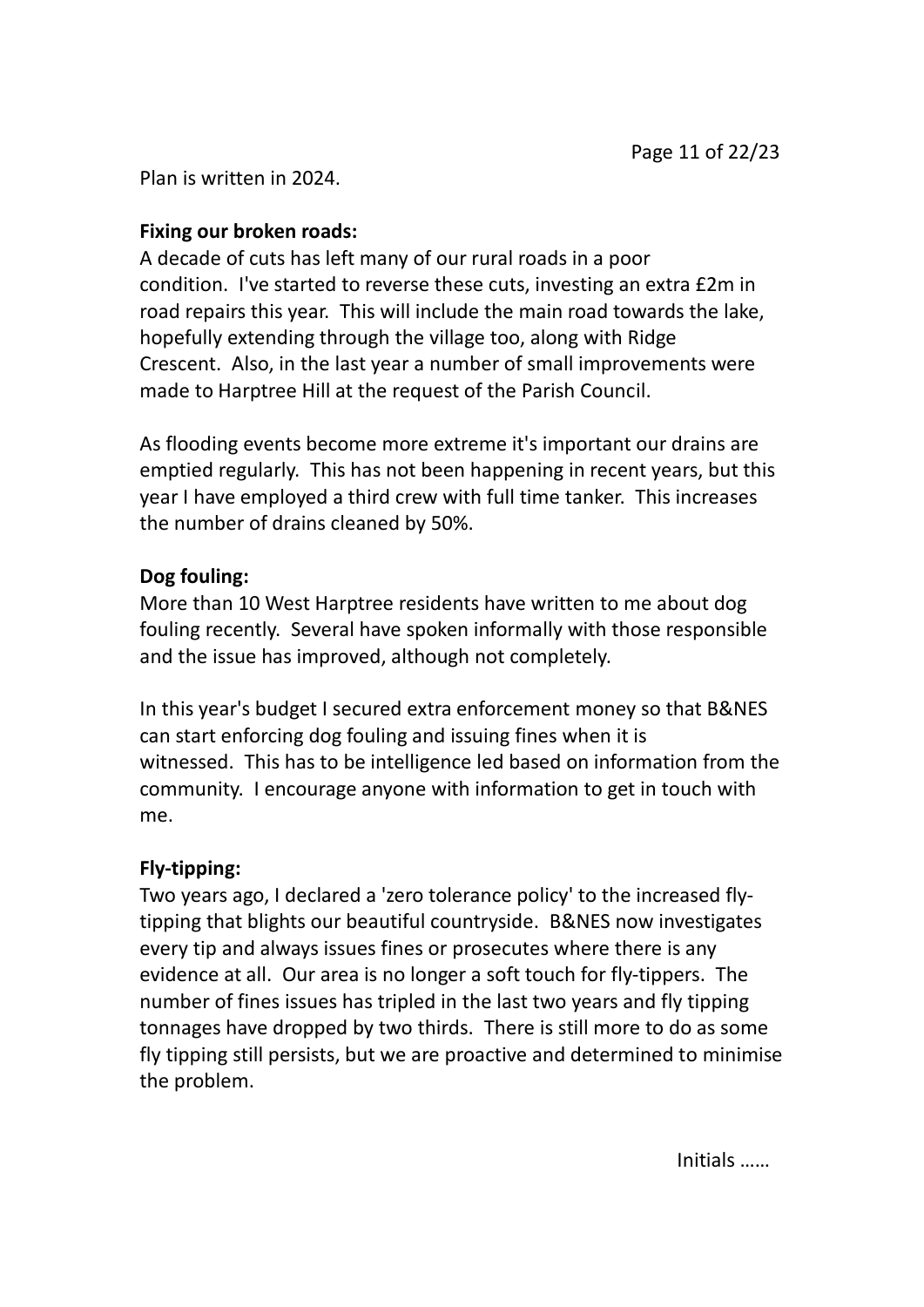### **Recycling:**

A big thank you to residents who improved our recycling rate to our best ever last year, against the backdrop of a national drop in recycling rates. I am building a new Recycling Centre in Keynsham to ensure the service is future proof. This will also include a second salt store for winter gritting to make sure we have enough to keep our roads safe as colder winters become more frequent.

Through Covid kerbside recycling services occasionally failed due to driver sickness, self-isolation or driver shortages. Driver shortages are still a problem nationally so I've recruited 17 new loaders who we are putting through driver training to keep this service going through any tough times in the future.

#### **Litter:**

Volunteers and the Parish Council do a great job of picking litter in the village, but most of the A and B roads in the district are too dangerous to be picked by volunteers. B&NES needs to do these with stop and go boards. This was always done only once per year but I bid for extra budget to increase this to twice per year, with more crews to be able to respond to litter issues in between.

## **Village Hall Funding:**

Over the last year I've used my small ward budget as a councillor to give two grants to the village hall. One for a gazebo for events and the other to help upgrade the sound system.

Ward Councillor David Wood 30th April 2022

4. Council Accounts 2021/22

The Clerk had presented copies of a Receipts and Payments Statement, which gave details of the Council's accounts during the period  $1<sup>st</sup>$  April 2021 to  $31^{st}$  March 2022 (copy placed on Minute file). The Council had a

Initials ……